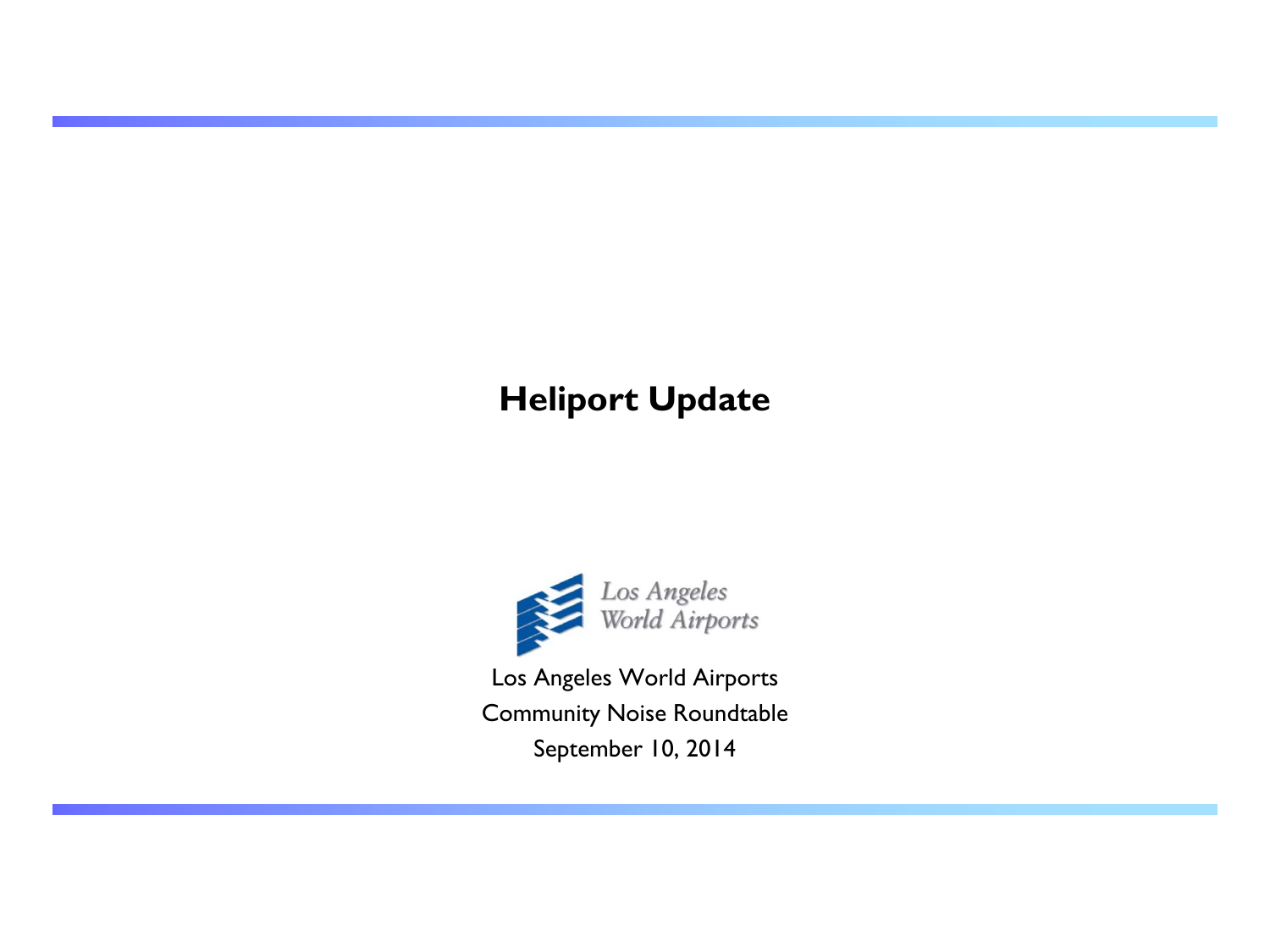## **Heliport Overview**



### **Recent Activity**

- **October 2010 –** Closed due to Bradley West construction
- **March 2011** Operational closure published in FAA's Airport Facilities Directory ("A/FD") and FAA 5010
- **April 2012 –** Letters received from Helicopter Associations and Robinson Helicopters requesting Heliport be re-opened
- **March 2013** At FAA's direction, LAWA submitted FAA Form 7480 to deactivate Heliport. Status: NOTAM in effect
- **August 2013 –** LAWA releases EOI for lease
- **October 2013 –** Three responses to EOI were received
- **Today**  Heliport remains on the LAX Airport Layout Plan, but is not operational

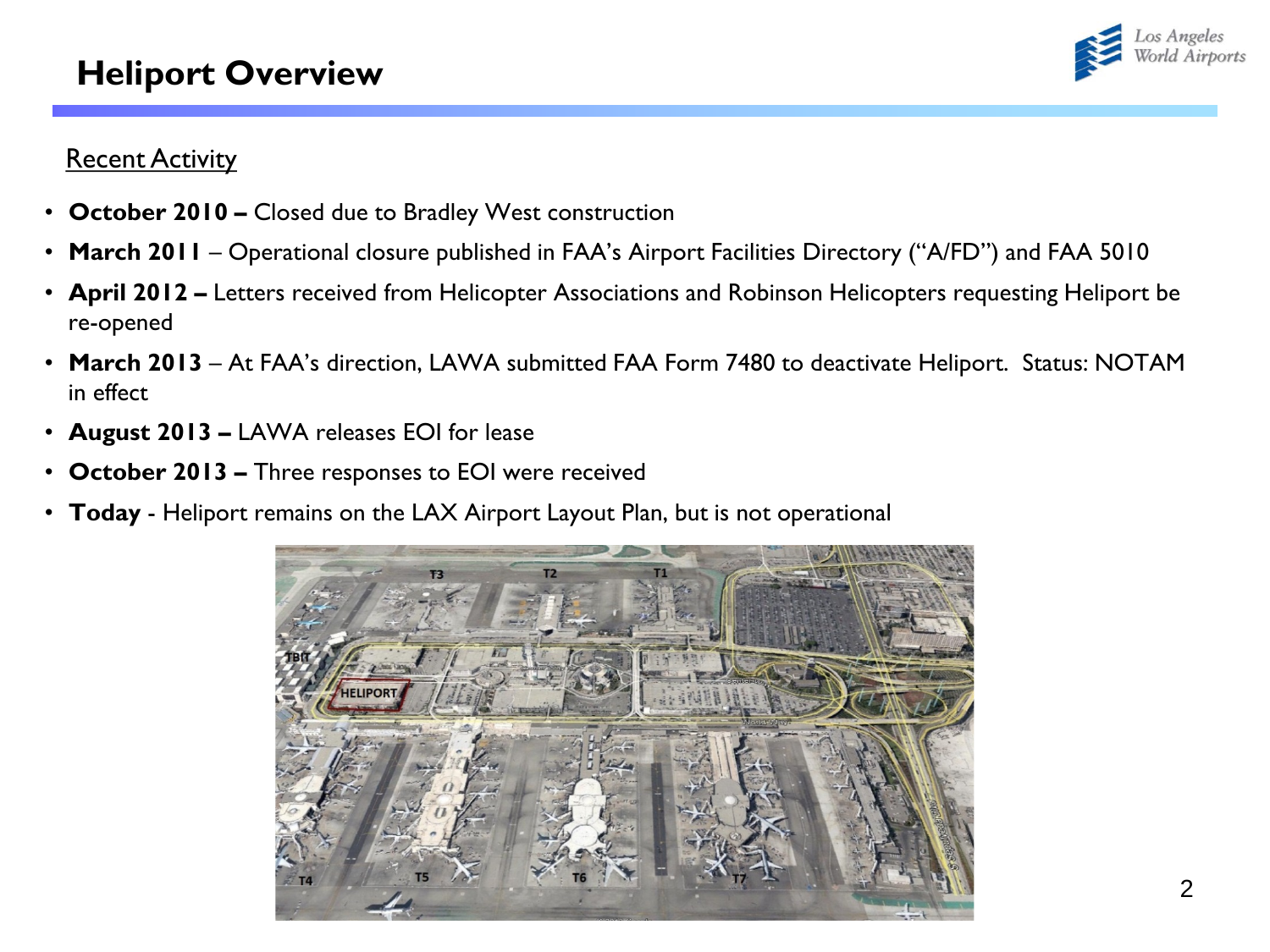## **Heliport Overview**



## Possible Uses

#### **Lease to Private Operator**

Expression of Interest Solicitation in August 2013 proposed 10-year term leasing up to half of rooftop area. Lessee would be required to permit, improve, maintain and operate at their expense.

### **Public Parking**

Located atop P4 Garage, level 5 area of 4500 sq. ft. would allow creation of 200 to 225 public parking spaces. Estimated cost is \$2.0-\$2.9 million, with a structural allowance of \$2.1-\$2.5 million Annual revenue is estimated at \$10,500 per parking space.

### **Emergency helicopter landing facility**

Infrequent use is compatible with public parking; requires smaller footprint than for commercial heliport.